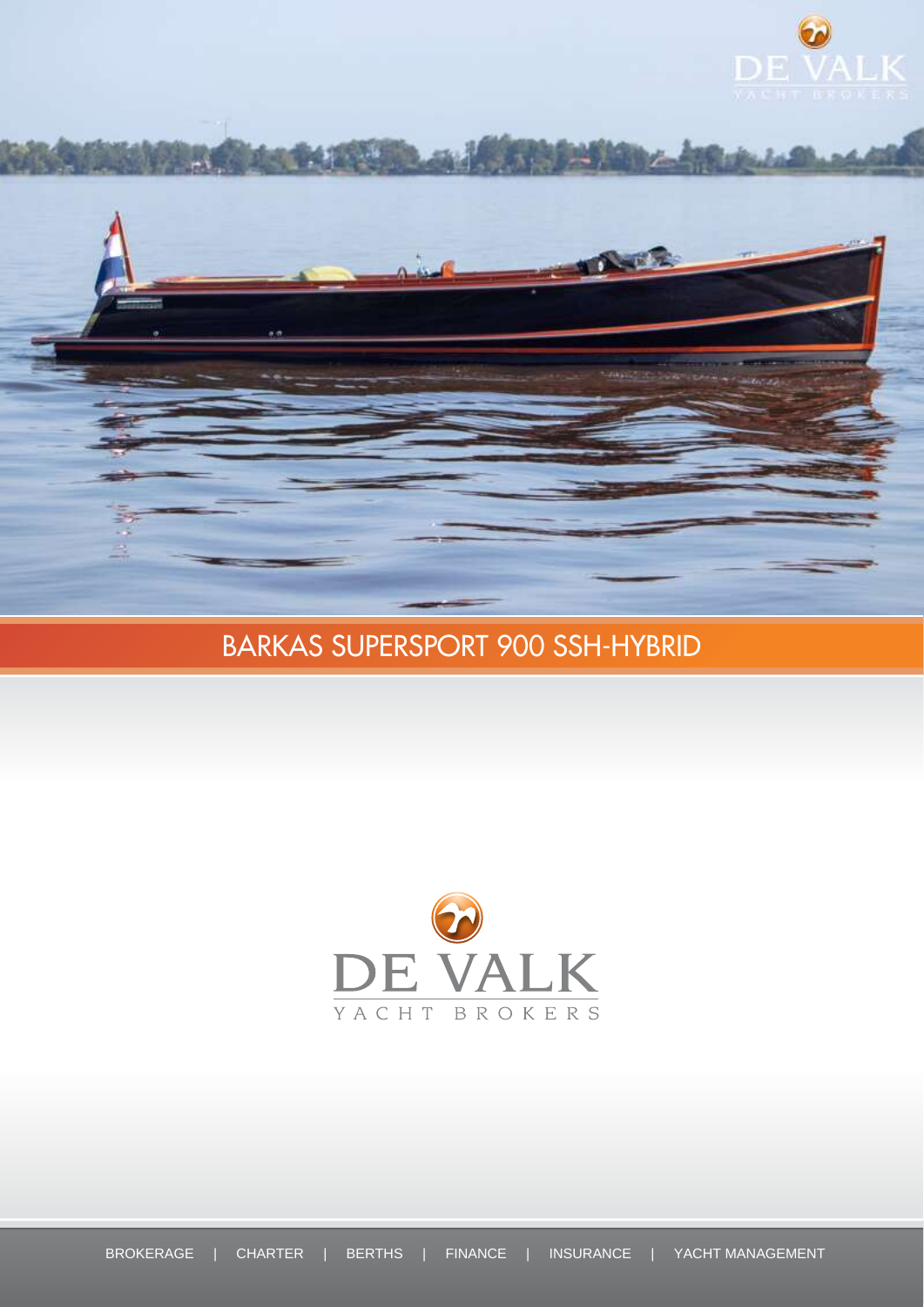#### **BROKER'S COMMENTS**

''The Barkas is a beautiful sight as she sails by. The ship is built of polyester and finished with wood. Wood such as teak and mahogany has been used for this, which gives a quality appearance. The boat has been modified and has a new underwater hull, so the boat has very good sailing characteristics at speeds of 20 to 25 knots. For lower cruising speeds the Barkas is equipped with a very powerful electric motor. The motor provides a quiet and comfortable ride.''

#### **Mark Hesselmans**

#### **SPECIFICATIONS**

| <b>Dimensions</b>   | $9,15 \times 2,70 \times 0,62$ (m) | <b>Builder</b> | Mogano Ship Building |
|---------------------|------------------------------------|----------------|----------------------|
| <b>Built</b>        | 2021                               | Cabins         | 1                    |
| <b>Material</b>     | <b>GRP</b>                         | <b>Berths</b>  |                      |
| Engine(s)           | 2 x Yanmar diesel                  | Hp/Kw          | 110 (hp), 80,96 (kw) |
| <b>Asking price</b> | EUR 324.000 (vat: paid)            | Lying          | at sales office      |
|                     |                                    |                |                      |

#### **CONTACT**

| Sales office   | De Valk Loosdrecht              | <b>Telephone</b> | +31 35 582 90 30     |
|----------------|---------------------------------|------------------|----------------------|
| <b>Address</b> | 't Breukeleveense Meentje 6     | <b>Fax</b>       | +31 (0) 35 582 90 39 |
|                | 1231 LM Loosdrecht / Wijdemeren | E-mail           | loosdrecht@devalk.nl |
|                | The Netherlands                 |                  |                      |

#### **DISCLAIMER**

These particulars are given in good faith as supplied but cannot be guaranteed and cannot be used for contracts.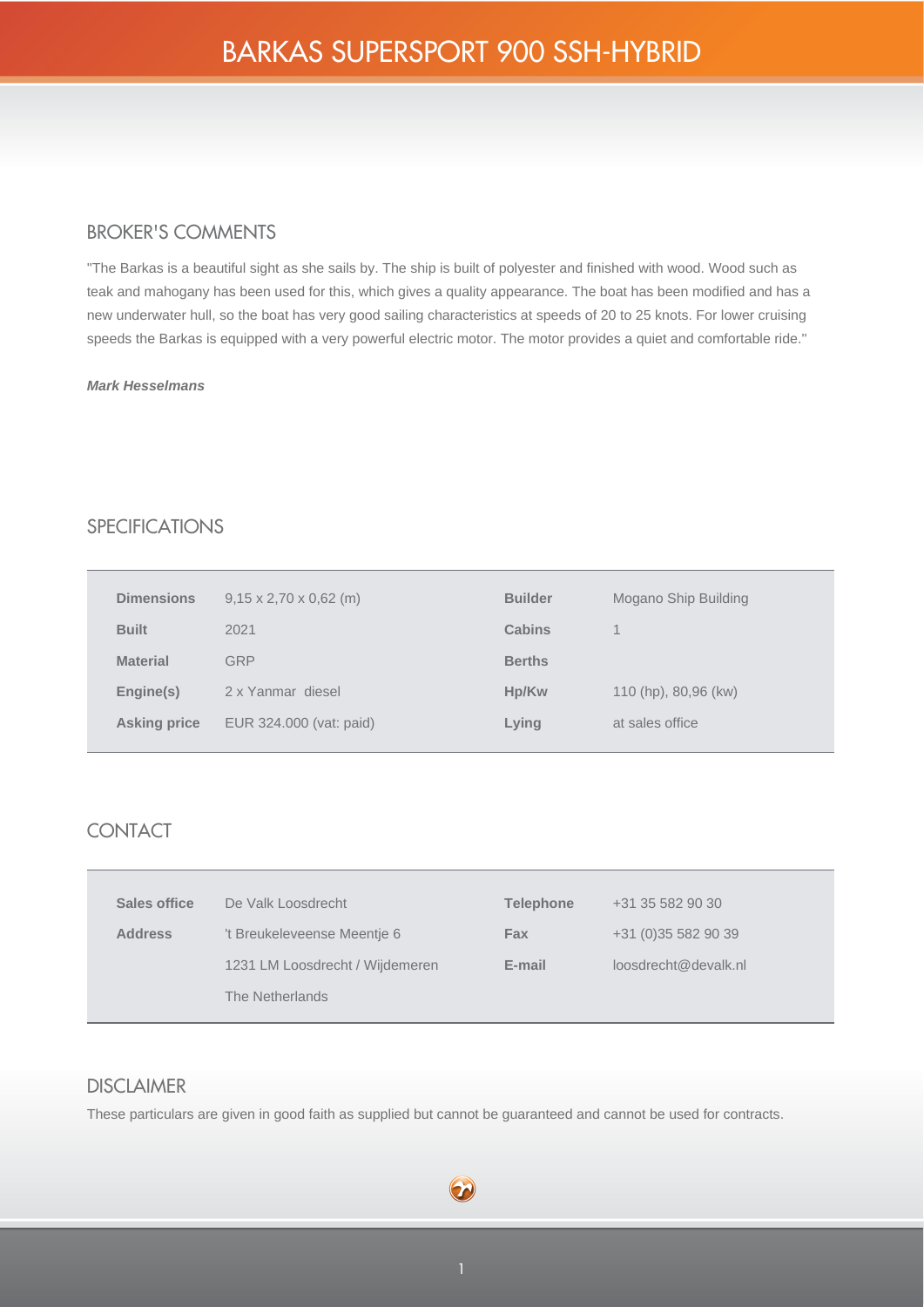### **GENERAL**

| <b>Model</b>                   | <b>BARKAS SUPERSPORT 900 SSH-HYBRID</b> |
|--------------------------------|-----------------------------------------|
| <b>Type</b>                    | motor yacht                             |
| $LOA$ (m)                      | 9,15                                    |
| $LWL$ (m)                      | 9,15                                    |
| Beam (m)                       | 2,70                                    |
| Draft (m)                      | 0,62                                    |
| Year built                     | 2021                                    |
| Launched                       | 2021                                    |
| <b>Builder</b>                 | Mogano Ship Building                    |
| Country                        | The Netherlands                         |
| CE norm                        | C                                       |
| <b>Hull material</b>           | <b>GRP</b>                              |
| <b>Hull shape</b>              | deep-V                                  |
| <b>Rubbing strake</b>          | stainless steel                         |
| <b>Deck material</b>           | <b>GRP</b>                              |
| Deck finish                    | teak                                    |
| Superstructure deck finish     | teak                                    |
| <b>Cockpit deck finish</b>     | teak                                    |
| Antifouling (year)             | 2021                                    |
| <b>Deckhatch</b>               | $\overline{2}$                          |
| Fuel tank (litre)              | stainless steel 2x 160                  |
| Level indicator (daytank)      | yes                                     |
| <b>Freshwater tank (litre)</b> | 50                                      |
| Level indicator (freshwater)   | yes                                     |
| <b>Blackwater tank (litre)</b> | 40                                      |
| <b>Wheel steering</b>          | hydraulic                               |

### **ACCOMMODATION**

**Cabins 1**

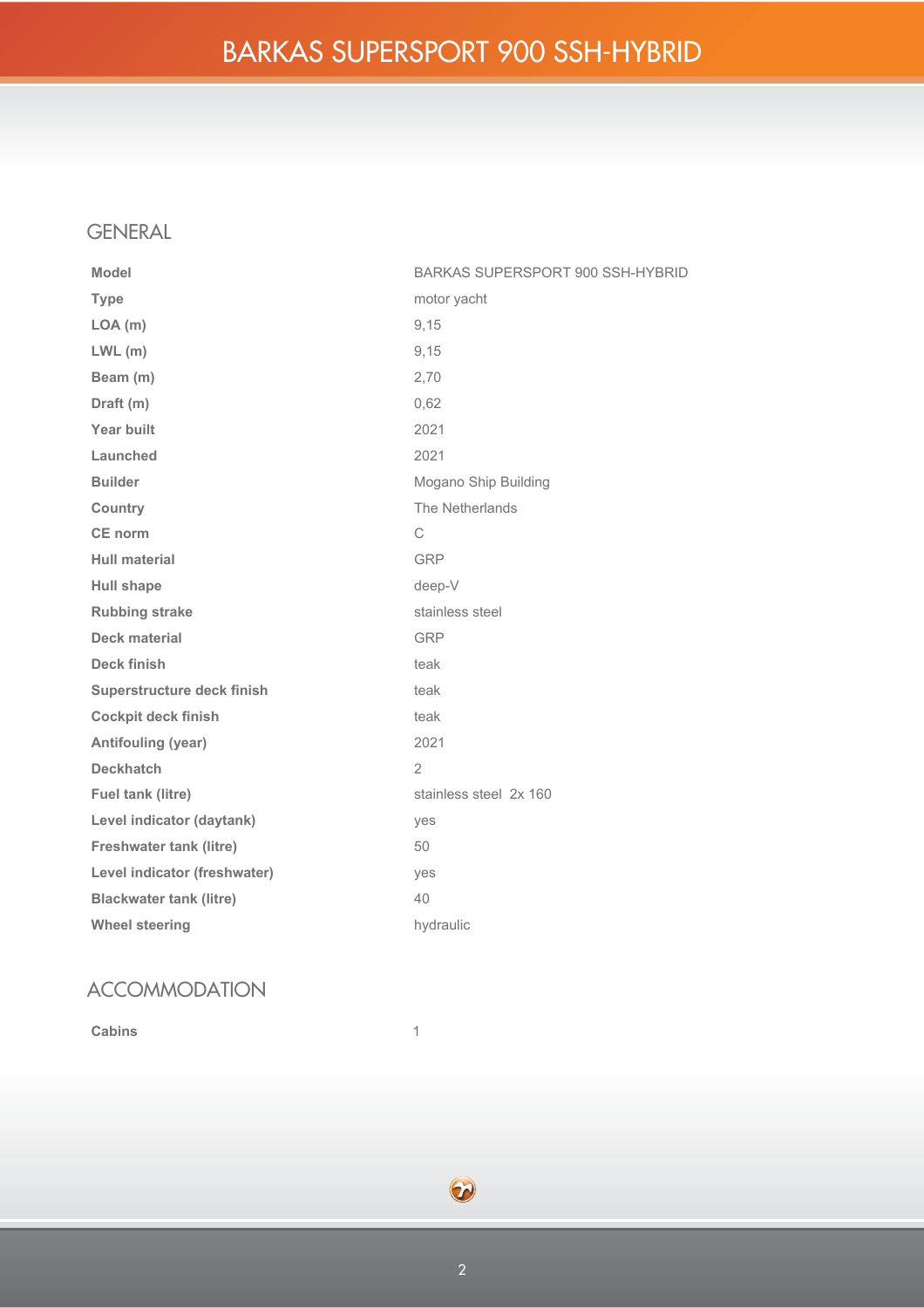| Floor                | teak            |
|----------------------|-----------------|
| Open cockpit         | yes             |
| Aft deck             | Electric        |
| Fridge               | Vitrifrigo 100L |
| <b>Toilet</b>        | yes             |
| <b>Toilet system</b> | electric        |

### **MACHINERY**

| No of engines                  | $\overline{2}$            |
|--------------------------------|---------------------------|
| <b>Make</b>                    | Yanmar                    |
| <b>HP</b>                      | 110                       |
| kW                             | 80,96                     |
| Fuel                           | diesel                    |
| Year installed                 | 2021                      |
| Maximum speed (kn)             | 23                        |
| Cruising speed (kn)            | 6                         |
| <b>Engine hours</b>            | 5                         |
| <b>Engine cooling system</b>   | freshwater heat exchanger |
| <b>Drive</b>                   | shaft                     |
| <b>Engine controls</b>         | mechanical                |
| Gearbox                        | hydraulic                 |
| <b>Electric engine</b>         | Combi BK400               |
| Secondary engine               | Combi Inboard 5KW         |
| <b>Bowthruster</b>             | electric Side Power       |
| <b>Electric hybride drive</b>  | Combi Inboard 5KW         |
| <b>Electric bilge pump</b>     | yes                       |
| <b>Batteries</b>               | ves                       |
| <b>Start battery</b>           | 2x 105Ah 12V              |
| <b>Service battery</b>         | 1x 105Ah                  |
| <b>Electric engine battery</b> | 4x Deep Cycle             |

 $\odot$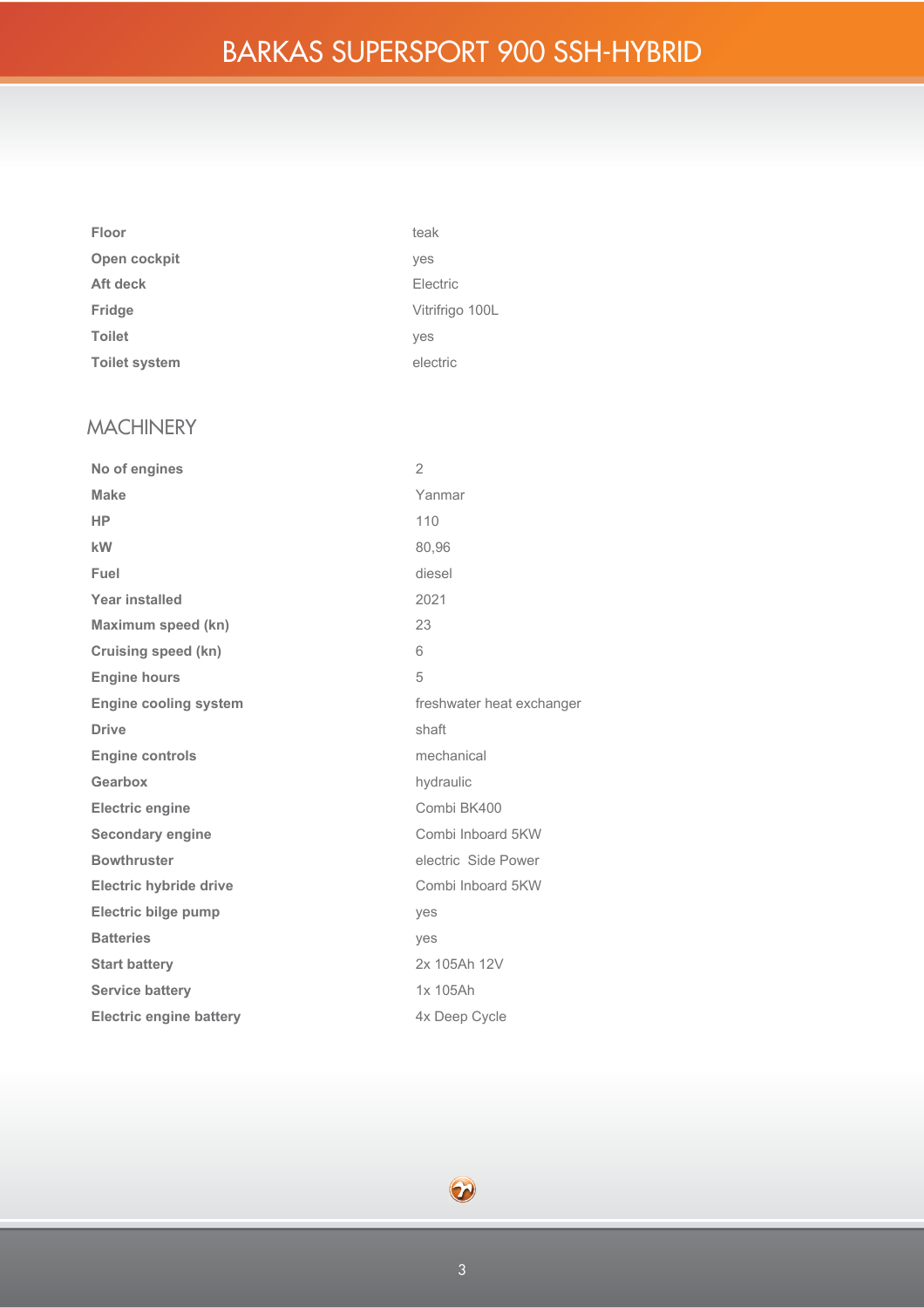**Raymarine R** 

| <b>Bowthruster battery</b>      | VMF Sportline RV 12V 105Ah |
|---------------------------------|----------------------------|
| <b>Battery monitor</b>          | Digital Raymarine          |
| <b>Battery charger/inverter</b> | Dolphine 12V 10A           |
| Shorepower                      | with cable Ratio connector |
| Trimtabs                        | Volvo Penta                |

### **NAVIGATION**

| <b>Plotter</b>           | Ray |
|--------------------------|-----|
| <b>Navigation lights</b> | ves |

### **EQUIPMENT**

| <b>Cockpit cover</b>    | yes                |
|-------------------------|--------------------|
| <b>Bimini</b>           | Bimini below decks |
| Sun awning              | yes                |
| <b>Cockpit cushions</b> | yes                |
| <b>Cockpit table</b>    | yes                |
| <b>Bathing platform</b> | yes                |
| Anchor                  | Delta / Krook-RVS  |
| Anchor chain            | yes                |
| Horn                    | yes                |
| <b>Fenders</b>          | yes                |
| <b>Mooring lines</b>    | yes                |

![](_page_4_Picture_7.jpeg)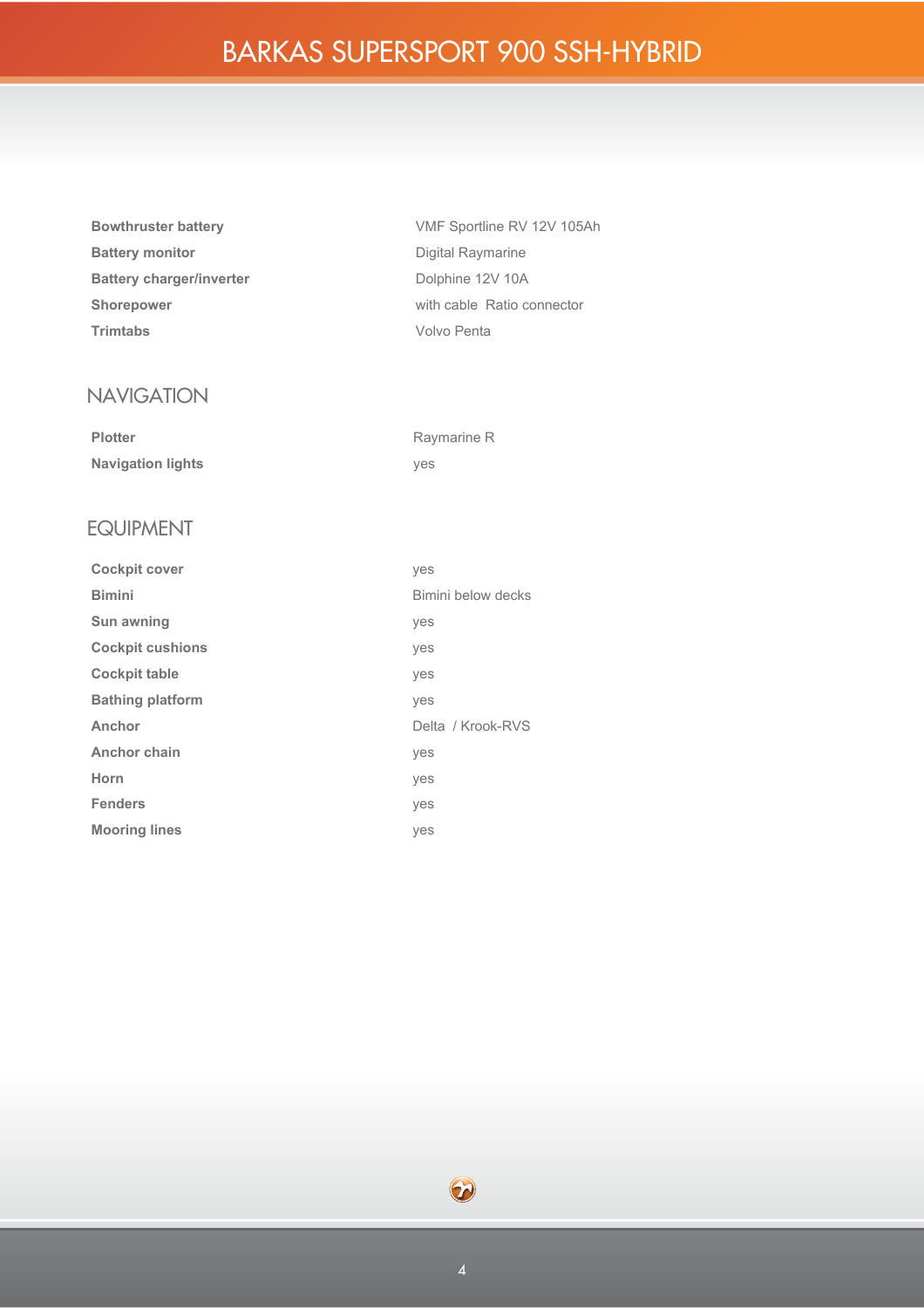# $% $5.$ \$6 683(563257 66+ + < %5,

![](_page_5_Picture_2.jpeg)

![](_page_5_Picture_3.jpeg)

 $\bigodot$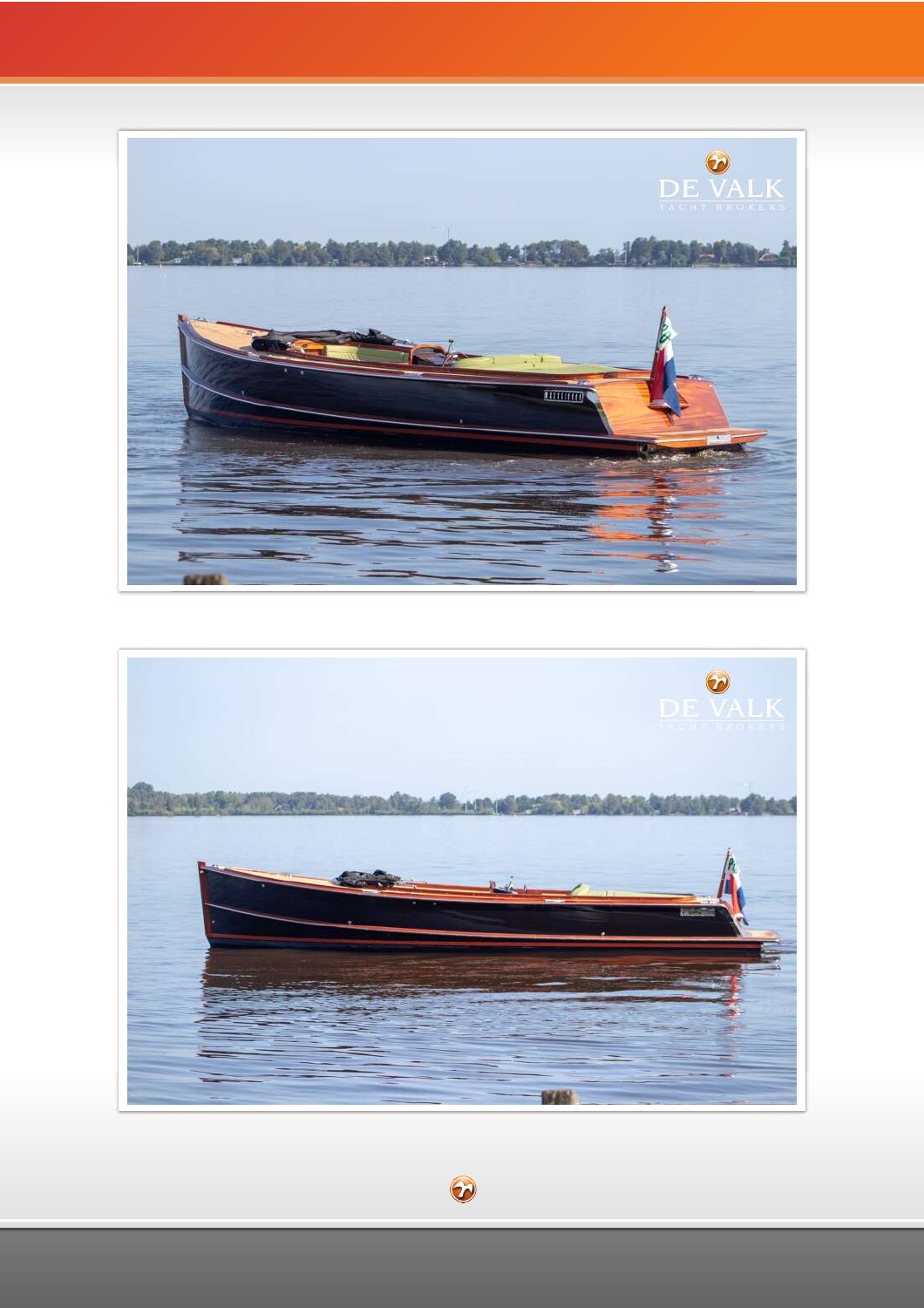| ---- |  |
|------|--|
|      |  |
|      |  |
|      |  |
|      |  |
|      |  |
|      |  |
|      |  |
|      |  |
|      |  |
|      |  |
|      |  |
|      |  |
|      |  |
|      |  |
|      |  |
|      |  |
|      |  |
|      |  |
|      |  |
|      |  |
|      |  |
|      |  |
|      |  |
|      |  |
|      |  |
|      |  |
|      |  |
|      |  |
|      |  |
|      |  |
|      |  |
|      |  |
|      |  |
|      |  |
|      |  |
|      |  |
|      |  |
|      |  |
|      |  |
|      |  |
|      |  |
|      |  |
|      |  |
|      |  |
|      |  |
|      |  |
|      |  |
|      |  |
|      |  |
|      |  |
|      |  |
|      |  |
|      |  |
|      |  |
|      |  |
|      |  |
|      |  |
|      |  |

![](_page_6_Picture_1.jpeg)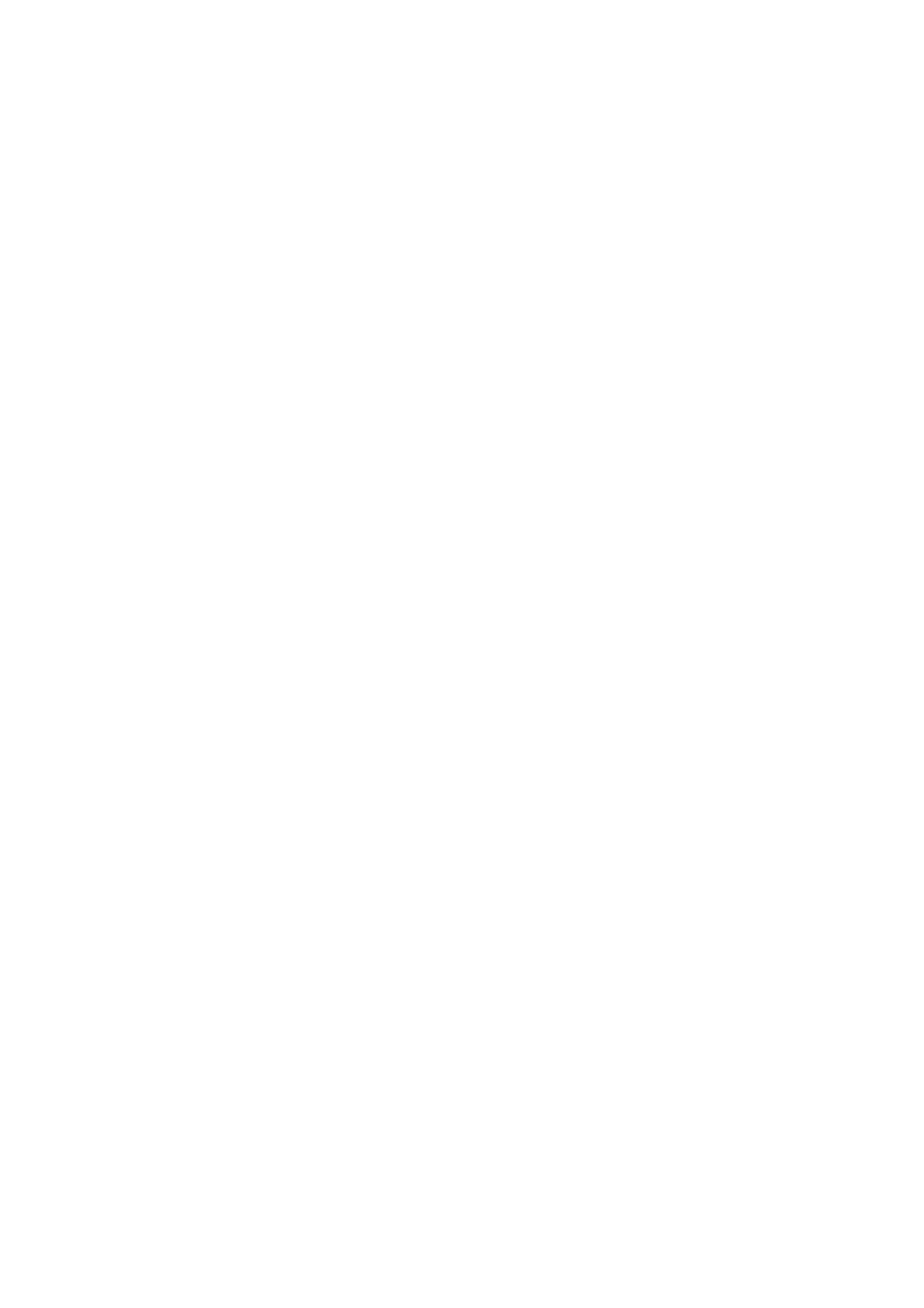| ---- |  |
|------|--|
|      |  |
|      |  |
|      |  |
|      |  |
|      |  |
|      |  |
|      |  |
|      |  |
|      |  |
|      |  |
|      |  |
|      |  |
|      |  |
|      |  |
|      |  |
|      |  |
|      |  |
|      |  |
|      |  |
|      |  |
|      |  |
|      |  |
|      |  |
|      |  |
|      |  |
|      |  |
|      |  |
|      |  |
|      |  |
|      |  |
|      |  |
|      |  |
|      |  |
|      |  |
|      |  |
|      |  |
|      |  |
|      |  |
|      |  |
|      |  |
|      |  |
|      |  |
|      |  |
|      |  |
|      |  |
|      |  |
|      |  |
|      |  |
|      |  |
|      |  |
|      |  |
|      |  |
|      |  |
|      |  |
|      |  |
|      |  |
|      |  |
|      |  |

![](_page_7_Picture_1.jpeg)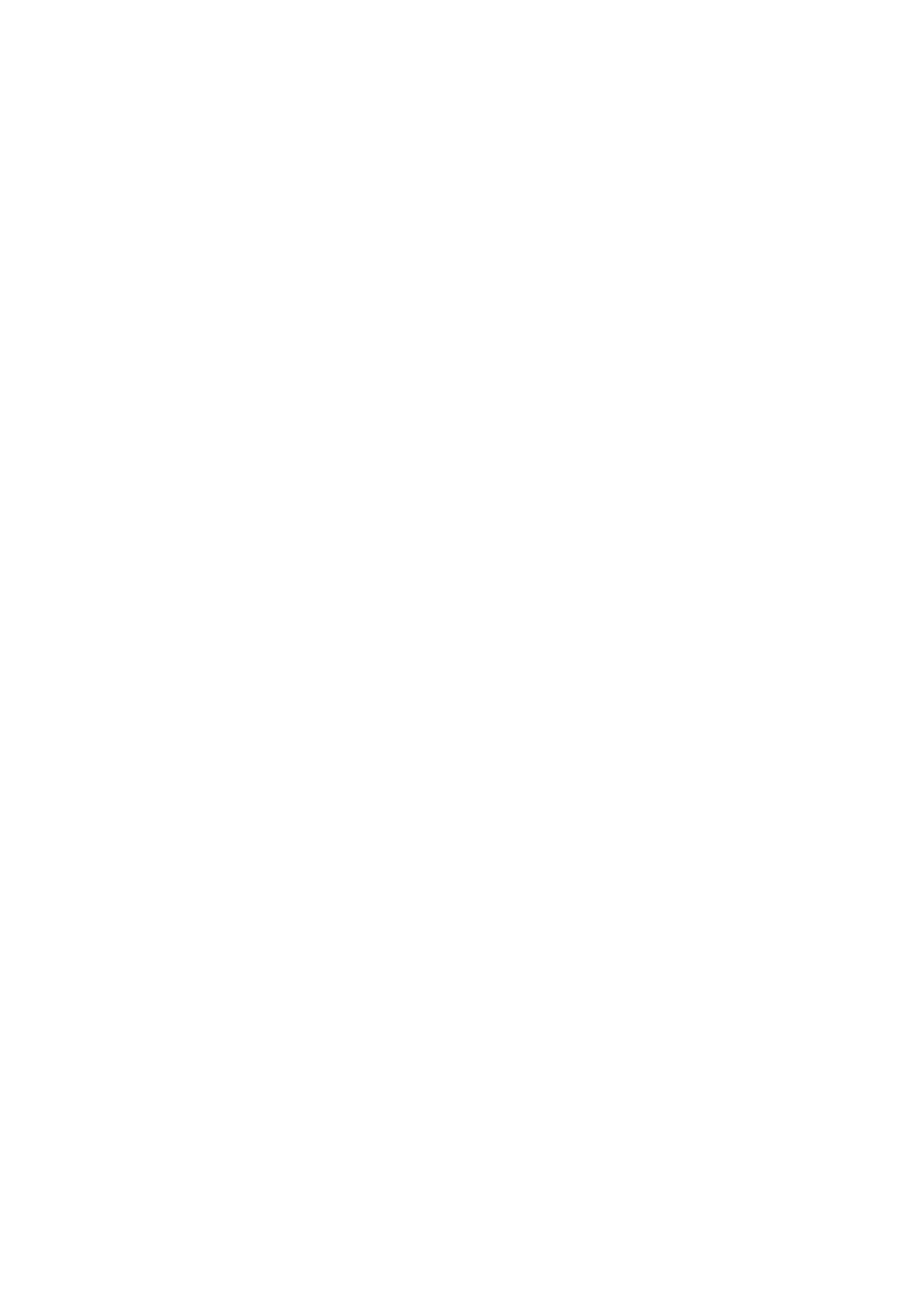| ---- |  |
|------|--|
|      |  |
|      |  |
|      |  |
|      |  |
|      |  |
|      |  |
|      |  |
|      |  |
|      |  |
|      |  |
|      |  |
|      |  |
|      |  |
|      |  |
|      |  |
|      |  |
|      |  |
|      |  |
|      |  |
|      |  |
|      |  |
|      |  |
|      |  |
|      |  |
|      |  |
|      |  |
|      |  |
|      |  |
|      |  |
|      |  |
|      |  |
|      |  |
|      |  |
|      |  |
|      |  |
|      |  |
|      |  |
|      |  |
|      |  |
|      |  |
|      |  |
|      |  |
|      |  |
|      |  |
|      |  |
|      |  |
|      |  |
|      |  |
|      |  |
|      |  |
|      |  |
|      |  |
|      |  |
|      |  |
|      |  |
|      |  |
|      |  |
|      |  |

![](_page_8_Picture_1.jpeg)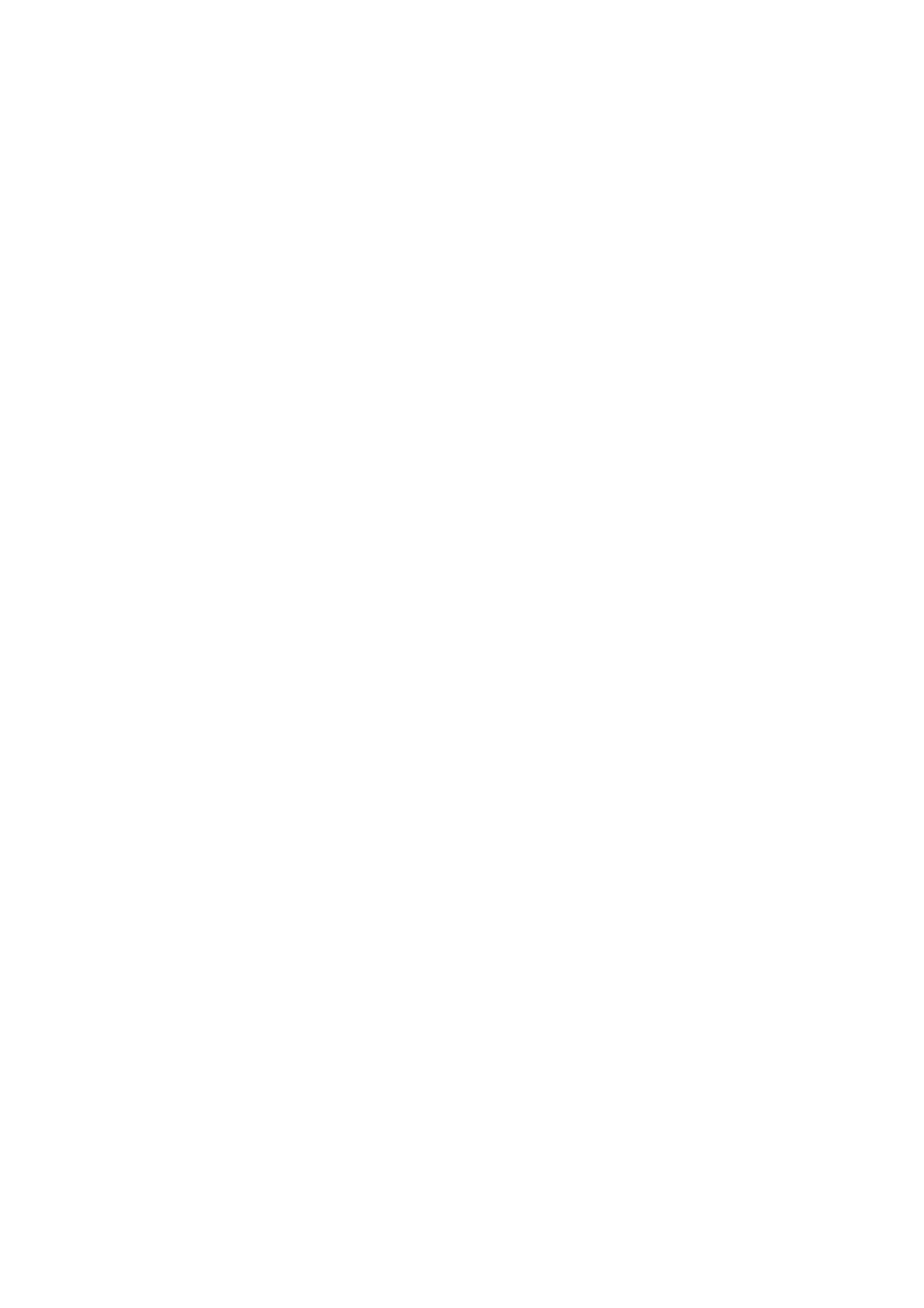| ---- |  |
|------|--|
|      |  |
|      |  |
|      |  |
|      |  |
|      |  |
|      |  |
|      |  |
|      |  |
|      |  |
|      |  |
|      |  |
|      |  |
|      |  |
|      |  |
|      |  |
|      |  |
|      |  |
|      |  |
|      |  |
|      |  |
|      |  |
|      |  |
|      |  |
|      |  |
|      |  |
|      |  |
|      |  |
|      |  |
|      |  |
|      |  |
|      |  |
|      |  |
|      |  |
|      |  |
|      |  |
|      |  |
|      |  |
|      |  |
|      |  |
|      |  |
|      |  |
|      |  |
|      |  |
|      |  |
|      |  |
|      |  |
|      |  |
|      |  |
|      |  |
|      |  |
|      |  |
|      |  |
|      |  |
|      |  |
|      |  |
|      |  |
|      |  |
|      |  |

![](_page_9_Picture_1.jpeg)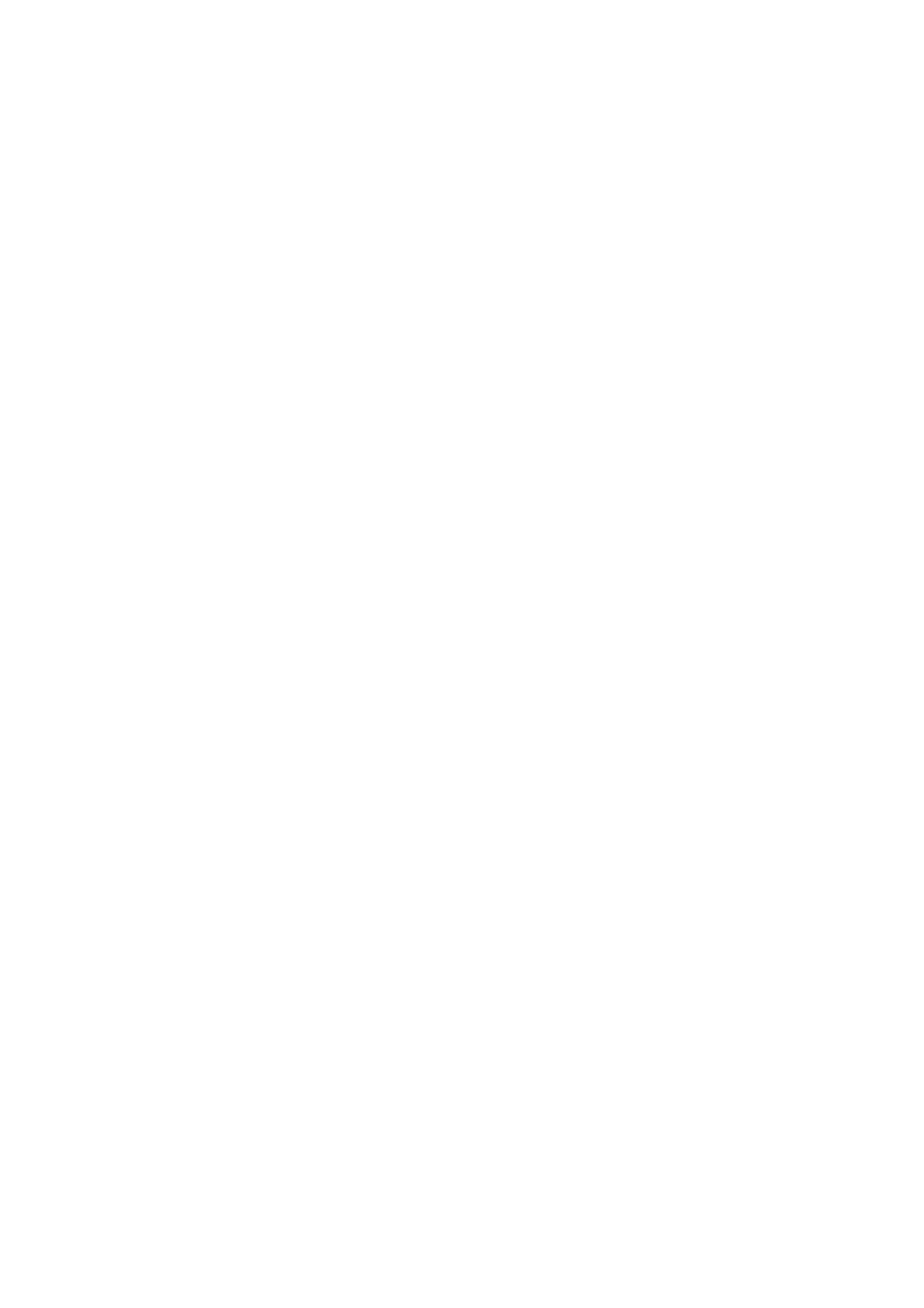| ---- |  |
|------|--|
|      |  |
|      |  |
|      |  |
|      |  |
|      |  |
|      |  |
|      |  |
|      |  |
|      |  |
|      |  |
|      |  |
|      |  |
|      |  |
|      |  |
|      |  |
|      |  |
|      |  |
|      |  |
|      |  |
|      |  |
|      |  |
|      |  |
|      |  |
|      |  |
|      |  |
|      |  |
|      |  |
|      |  |
|      |  |
|      |  |
|      |  |
|      |  |
|      |  |
|      |  |
|      |  |
|      |  |
|      |  |
|      |  |
|      |  |
|      |  |
|      |  |
|      |  |
|      |  |
|      |  |
|      |  |
|      |  |
|      |  |
|      |  |
|      |  |
|      |  |
|      |  |
|      |  |
|      |  |
|      |  |
|      |  |
|      |  |
|      |  |
|      |  |

![](_page_10_Picture_1.jpeg)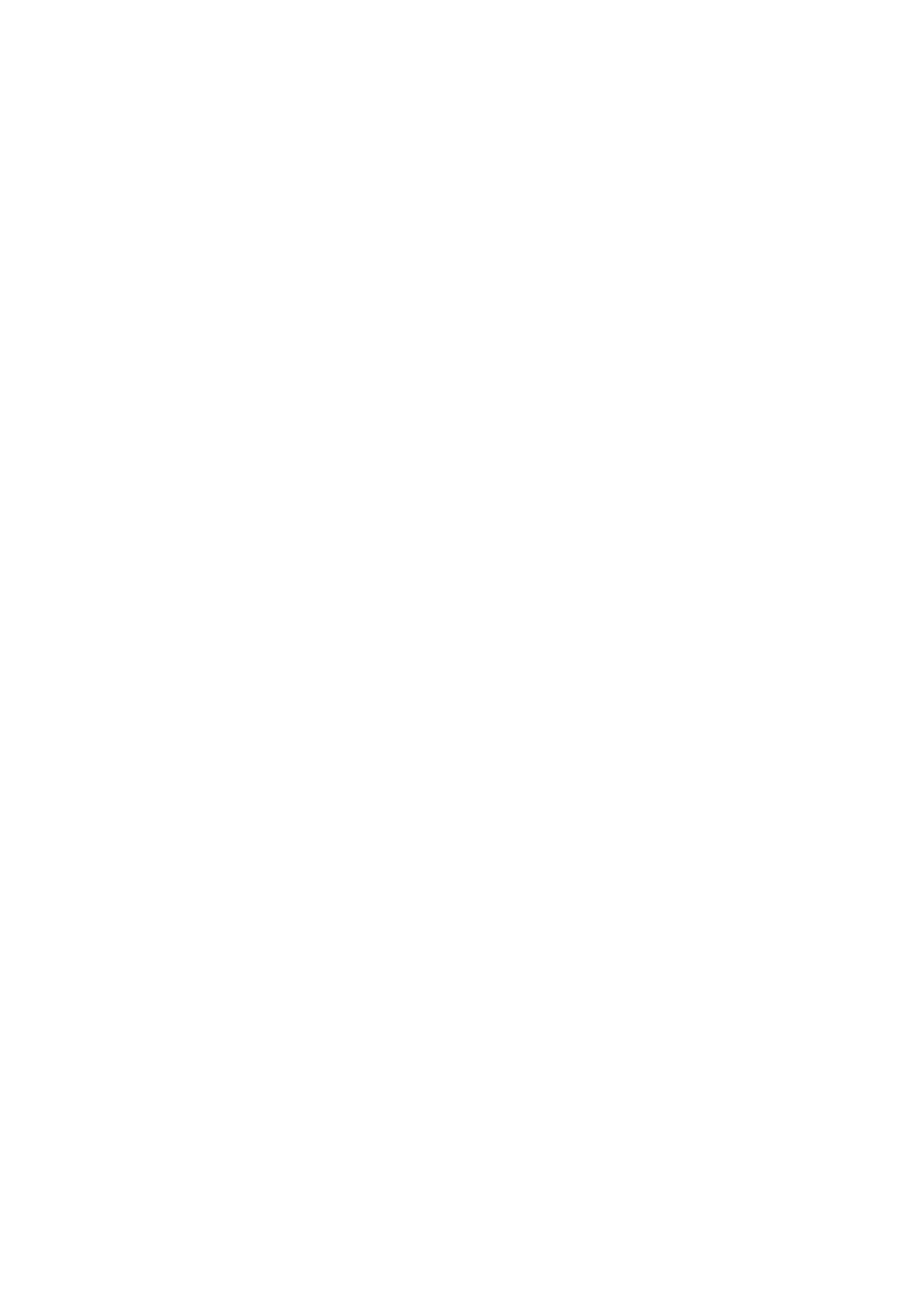| ---- |  |
|------|--|
|      |  |
|      |  |
|      |  |
|      |  |
|      |  |
|      |  |
|      |  |
|      |  |
|      |  |
|      |  |
|      |  |
|      |  |
|      |  |
|      |  |
|      |  |
|      |  |
|      |  |
|      |  |
|      |  |
|      |  |
|      |  |
|      |  |
|      |  |
|      |  |
|      |  |
|      |  |
|      |  |
|      |  |
|      |  |
|      |  |
|      |  |
|      |  |
|      |  |
|      |  |
|      |  |
|      |  |
|      |  |
|      |  |
|      |  |
|      |  |
|      |  |
|      |  |
|      |  |
|      |  |
|      |  |
|      |  |
|      |  |
|      |  |
|      |  |
|      |  |
|      |  |
|      |  |
|      |  |
|      |  |
|      |  |
|      |  |
|      |  |
|      |  |

![](_page_11_Picture_1.jpeg)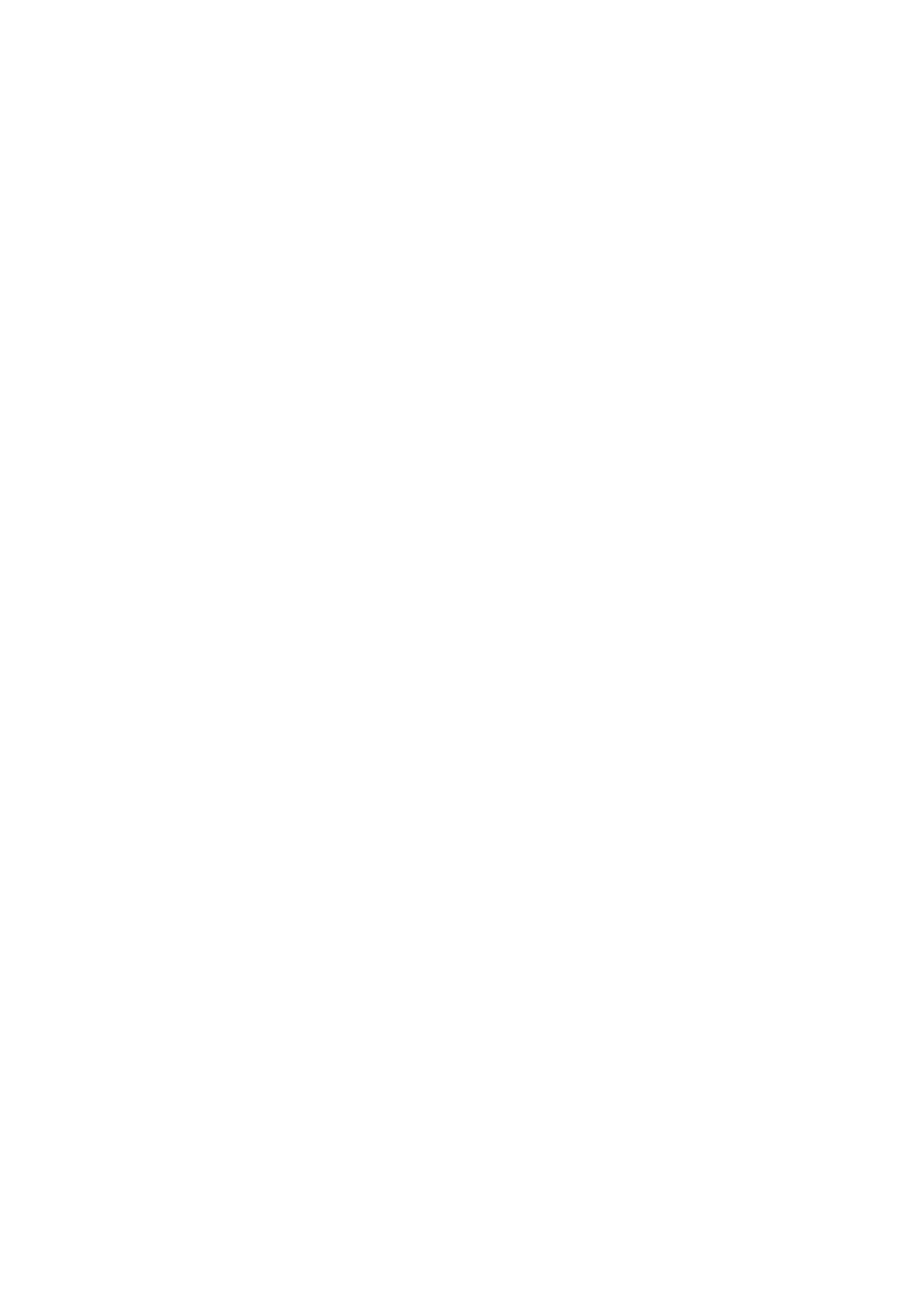| ---- |  |
|------|--|
|      |  |
|      |  |
|      |  |
|      |  |
|      |  |
|      |  |
|      |  |
|      |  |
|      |  |
|      |  |
|      |  |
|      |  |
|      |  |
|      |  |
|      |  |
|      |  |
|      |  |
|      |  |
|      |  |
|      |  |
|      |  |
|      |  |
|      |  |
|      |  |
|      |  |
|      |  |
|      |  |
|      |  |
|      |  |
|      |  |
|      |  |
|      |  |
|      |  |
|      |  |
|      |  |
|      |  |
|      |  |
|      |  |
|      |  |
|      |  |
|      |  |
|      |  |
|      |  |
|      |  |
|      |  |
|      |  |
|      |  |
|      |  |
|      |  |
|      |  |
|      |  |
|      |  |
|      |  |
|      |  |
|      |  |
|      |  |
|      |  |
|      |  |

![](_page_12_Picture_1.jpeg)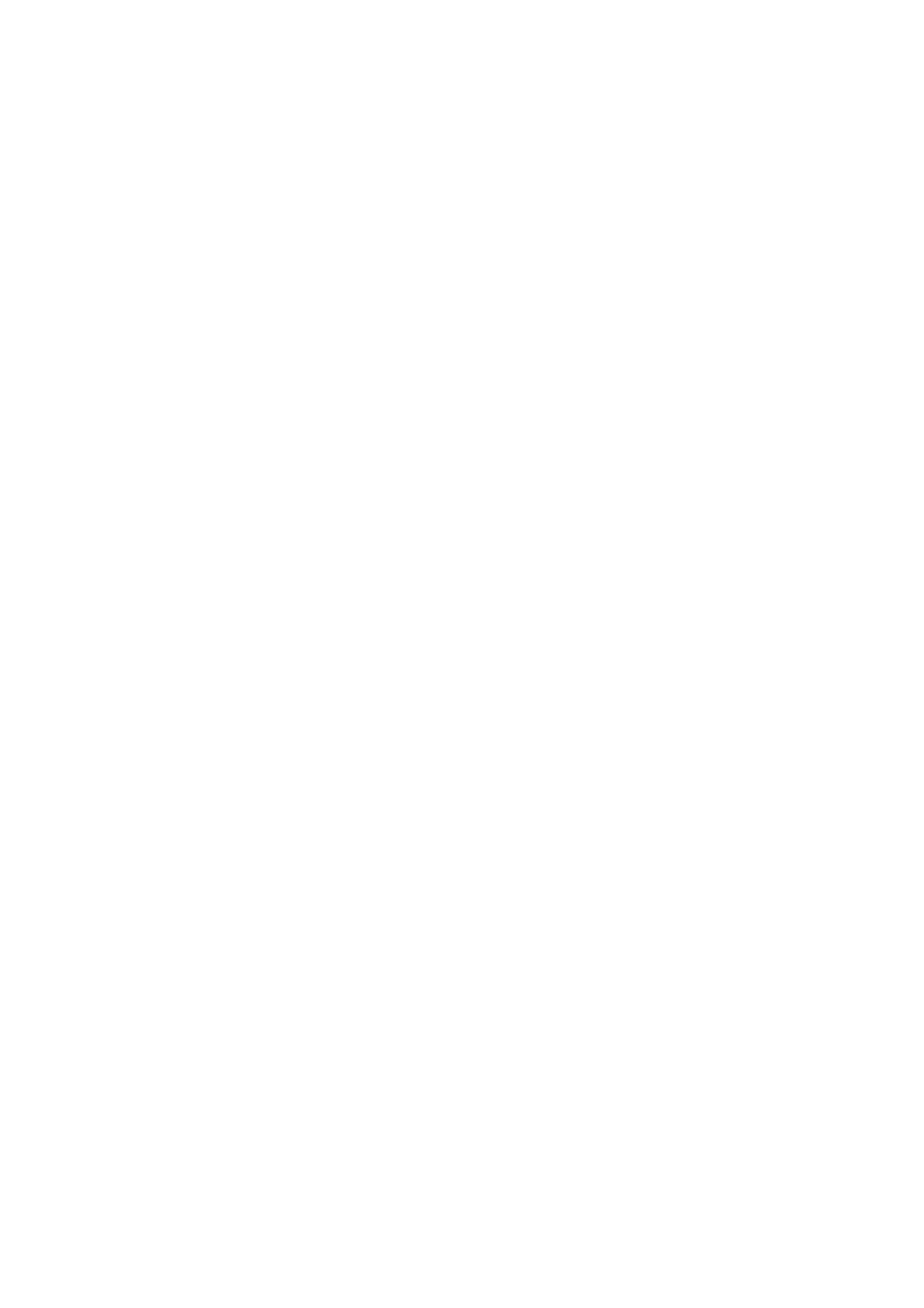| ---- |  |
|------|--|
|      |  |
|      |  |
|      |  |
|      |  |
|      |  |
|      |  |
|      |  |
|      |  |
|      |  |
|      |  |
|      |  |
|      |  |
|      |  |
|      |  |
|      |  |
|      |  |
|      |  |
|      |  |
|      |  |
|      |  |
|      |  |
|      |  |
|      |  |
|      |  |
|      |  |
|      |  |
|      |  |
|      |  |
|      |  |
|      |  |
|      |  |
|      |  |
|      |  |
|      |  |
|      |  |
|      |  |
|      |  |
|      |  |
|      |  |
|      |  |
|      |  |
|      |  |
|      |  |
|      |  |
|      |  |
|      |  |
|      |  |
|      |  |
|      |  |
|      |  |
|      |  |
|      |  |
|      |  |
|      |  |
|      |  |
|      |  |
|      |  |
|      |  |

![](_page_13_Picture_1.jpeg)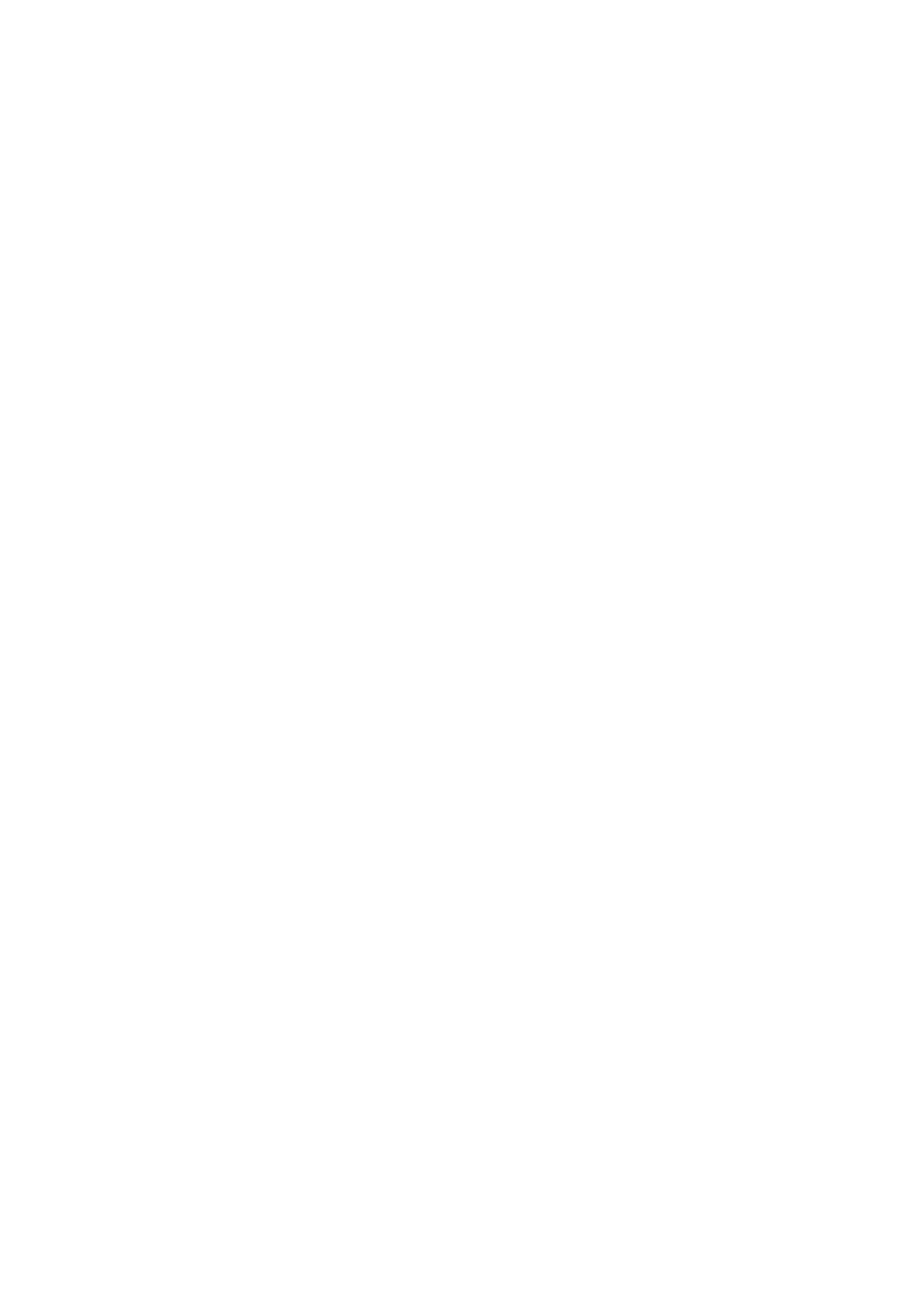| ---- |  |
|------|--|
|      |  |
|      |  |
|      |  |
|      |  |
|      |  |
|      |  |
|      |  |
|      |  |
|      |  |
|      |  |
|      |  |
|      |  |
|      |  |
|      |  |
|      |  |
|      |  |
|      |  |
|      |  |
|      |  |
|      |  |
|      |  |
|      |  |
|      |  |
|      |  |
|      |  |
|      |  |
|      |  |
|      |  |
|      |  |
|      |  |
|      |  |
|      |  |
|      |  |
|      |  |
|      |  |
|      |  |
|      |  |
|      |  |
|      |  |
|      |  |
|      |  |
|      |  |
|      |  |
|      |  |
|      |  |
|      |  |
|      |  |
|      |  |
|      |  |
|      |  |
|      |  |
|      |  |
|      |  |
|      |  |
|      |  |
|      |  |
|      |  |
|      |  |

![](_page_14_Picture_1.jpeg)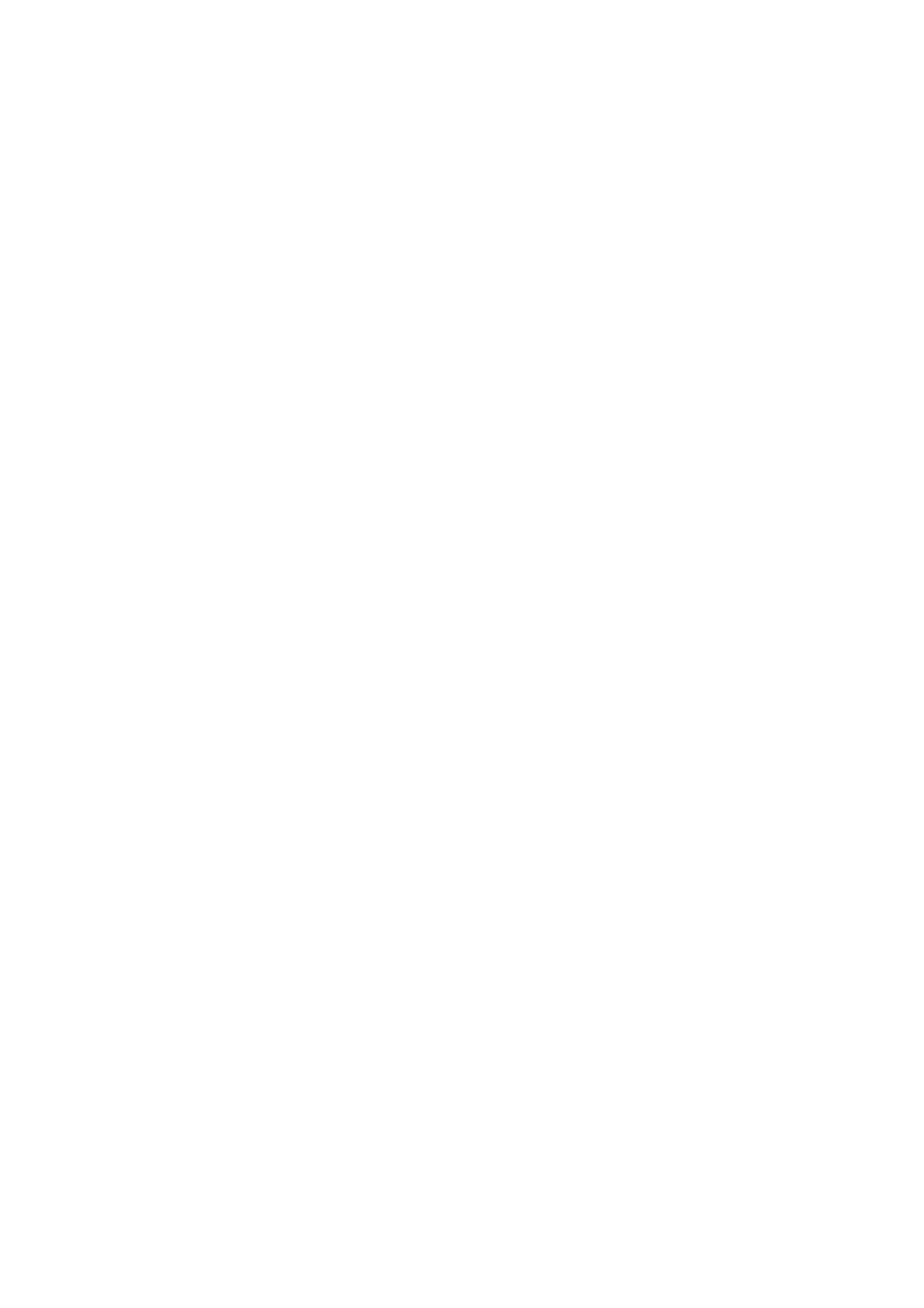| ---- |  |
|------|--|
|      |  |
|      |  |
|      |  |
|      |  |
|      |  |
|      |  |
|      |  |
|      |  |
|      |  |
|      |  |
|      |  |
|      |  |
|      |  |
|      |  |
|      |  |
|      |  |
|      |  |
|      |  |
|      |  |
|      |  |
|      |  |
|      |  |
|      |  |
|      |  |
|      |  |
|      |  |
|      |  |
|      |  |
|      |  |
|      |  |
|      |  |
|      |  |
|      |  |
|      |  |
|      |  |
|      |  |
|      |  |
|      |  |
|      |  |
|      |  |
|      |  |
|      |  |
|      |  |
|      |  |
|      |  |
|      |  |
|      |  |
|      |  |
|      |  |
|      |  |
|      |  |
|      |  |
|      |  |
|      |  |
|      |  |
|      |  |
|      |  |
|      |  |

![](_page_15_Picture_1.jpeg)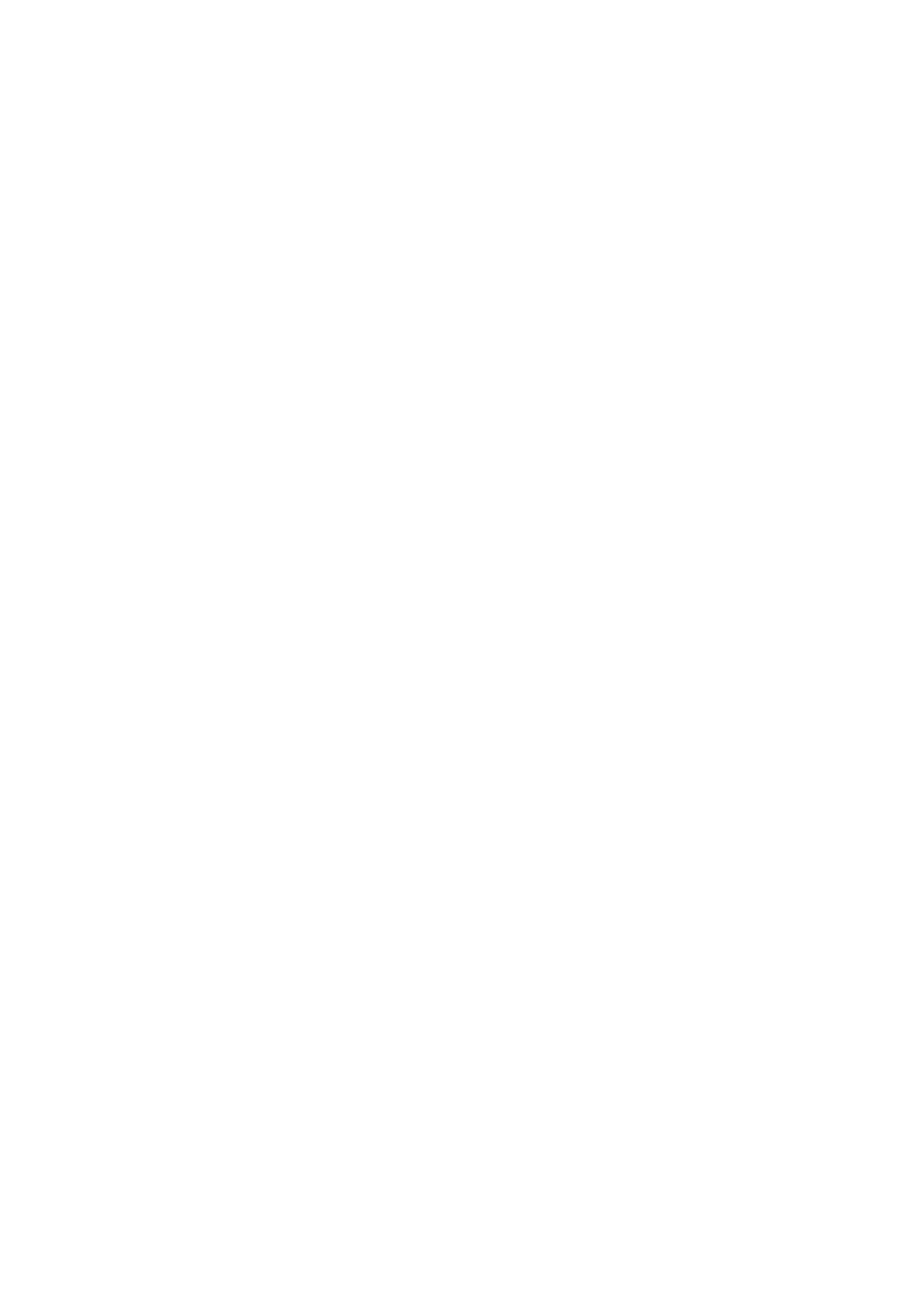| ---- |  |
|------|--|
|      |  |
|      |  |
|      |  |
|      |  |
|      |  |
|      |  |
|      |  |
|      |  |
|      |  |
|      |  |
|      |  |
|      |  |
|      |  |
|      |  |
|      |  |
|      |  |
|      |  |
|      |  |
|      |  |
|      |  |
|      |  |
|      |  |
|      |  |
|      |  |
|      |  |
|      |  |
|      |  |
|      |  |
|      |  |
|      |  |
|      |  |
|      |  |
|      |  |
|      |  |
|      |  |
|      |  |
|      |  |
|      |  |
|      |  |
|      |  |
|      |  |
|      |  |
|      |  |
|      |  |
|      |  |
|      |  |
|      |  |
|      |  |
|      |  |
|      |  |
|      |  |
|      |  |
|      |  |
|      |  |
|      |  |
|      |  |
|      |  |
|      |  |

![](_page_16_Picture_1.jpeg)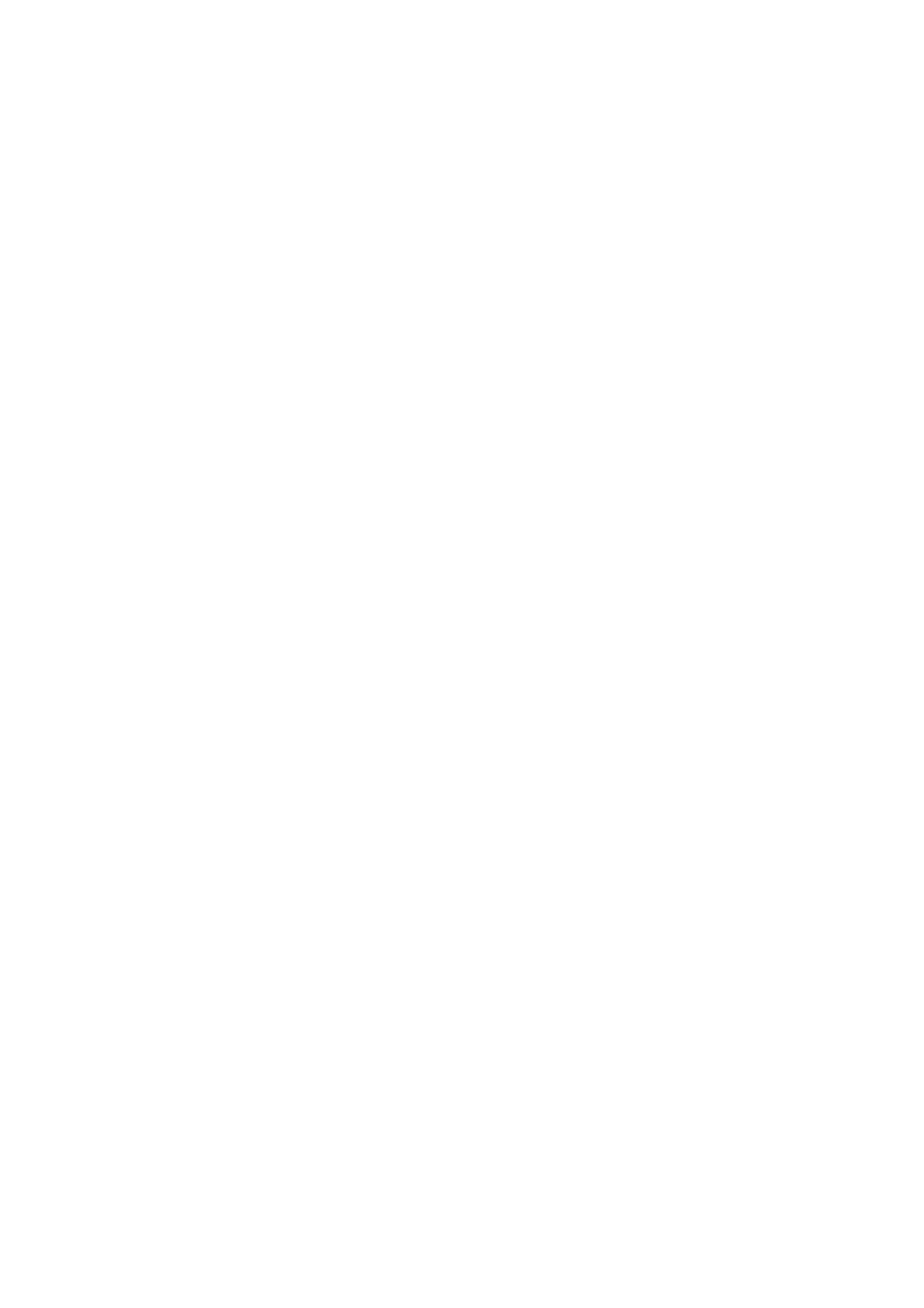| ---- |  |
|------|--|
|      |  |
|      |  |
|      |  |
|      |  |
|      |  |
|      |  |
|      |  |
|      |  |
|      |  |
|      |  |
|      |  |
|      |  |
|      |  |
|      |  |
|      |  |
|      |  |
|      |  |
|      |  |
|      |  |
|      |  |
|      |  |
|      |  |
|      |  |
|      |  |
|      |  |
|      |  |
|      |  |
|      |  |
|      |  |
|      |  |
|      |  |
|      |  |
|      |  |
|      |  |
|      |  |
|      |  |
|      |  |
|      |  |
|      |  |
|      |  |
|      |  |
|      |  |
|      |  |
|      |  |
|      |  |
|      |  |
|      |  |
|      |  |
|      |  |
|      |  |
|      |  |
|      |  |
|      |  |
|      |  |
|      |  |
|      |  |
|      |  |
|      |  |

![](_page_17_Picture_1.jpeg)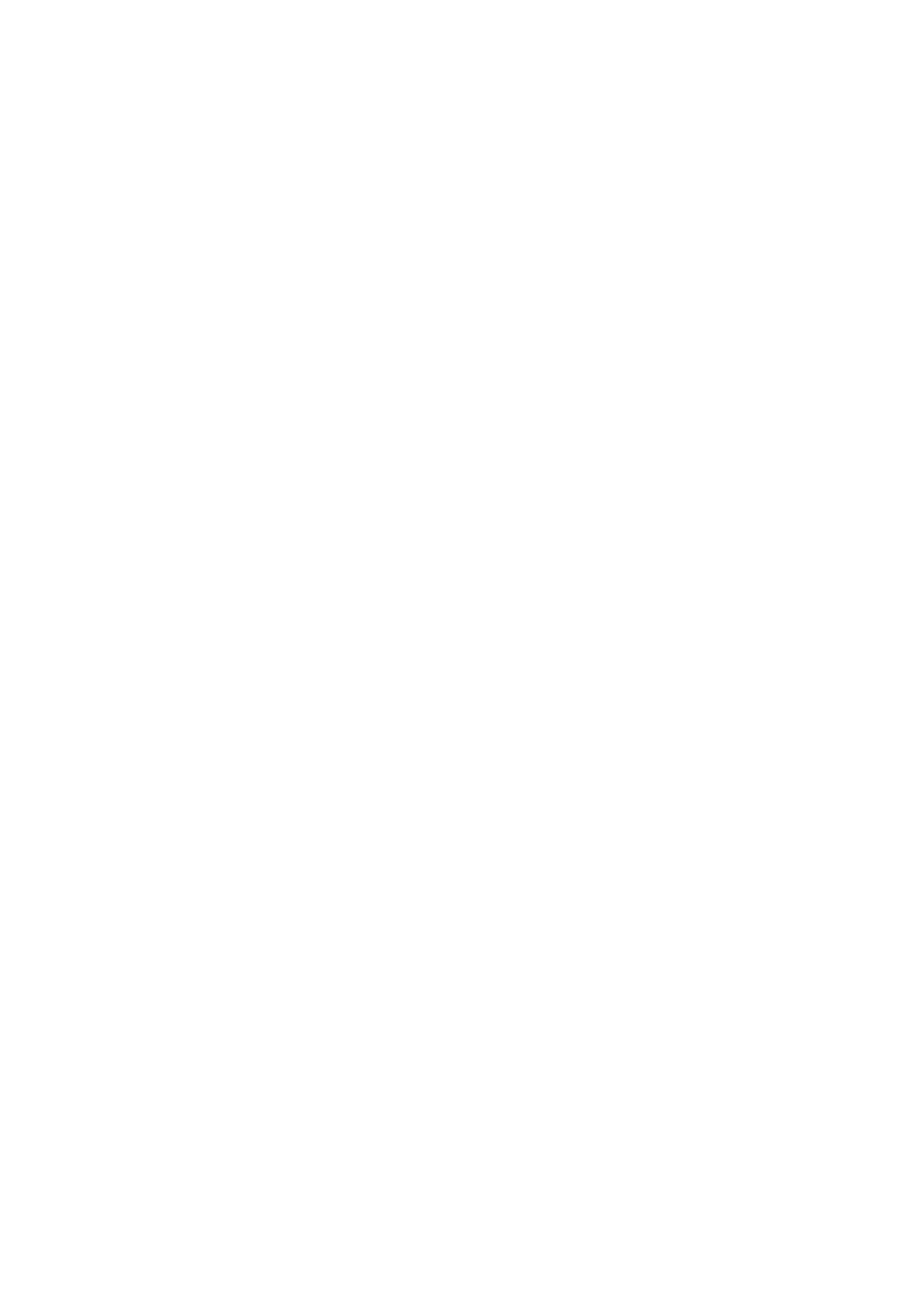| ---- |  |
|------|--|
|      |  |
|      |  |
|      |  |
|      |  |
|      |  |
|      |  |
|      |  |
|      |  |
|      |  |
|      |  |
|      |  |
|      |  |
|      |  |
|      |  |
|      |  |
|      |  |
|      |  |
|      |  |
|      |  |
|      |  |
|      |  |
|      |  |
|      |  |
|      |  |
|      |  |
|      |  |
|      |  |
|      |  |
|      |  |
|      |  |
|      |  |
|      |  |
|      |  |
|      |  |
|      |  |
|      |  |
|      |  |
|      |  |
|      |  |
|      |  |
|      |  |
|      |  |
|      |  |
|      |  |
|      |  |
|      |  |
|      |  |
|      |  |
|      |  |
|      |  |
|      |  |
|      |  |
|      |  |
|      |  |
|      |  |
|      |  |
|      |  |
|      |  |

![](_page_18_Picture_1.jpeg)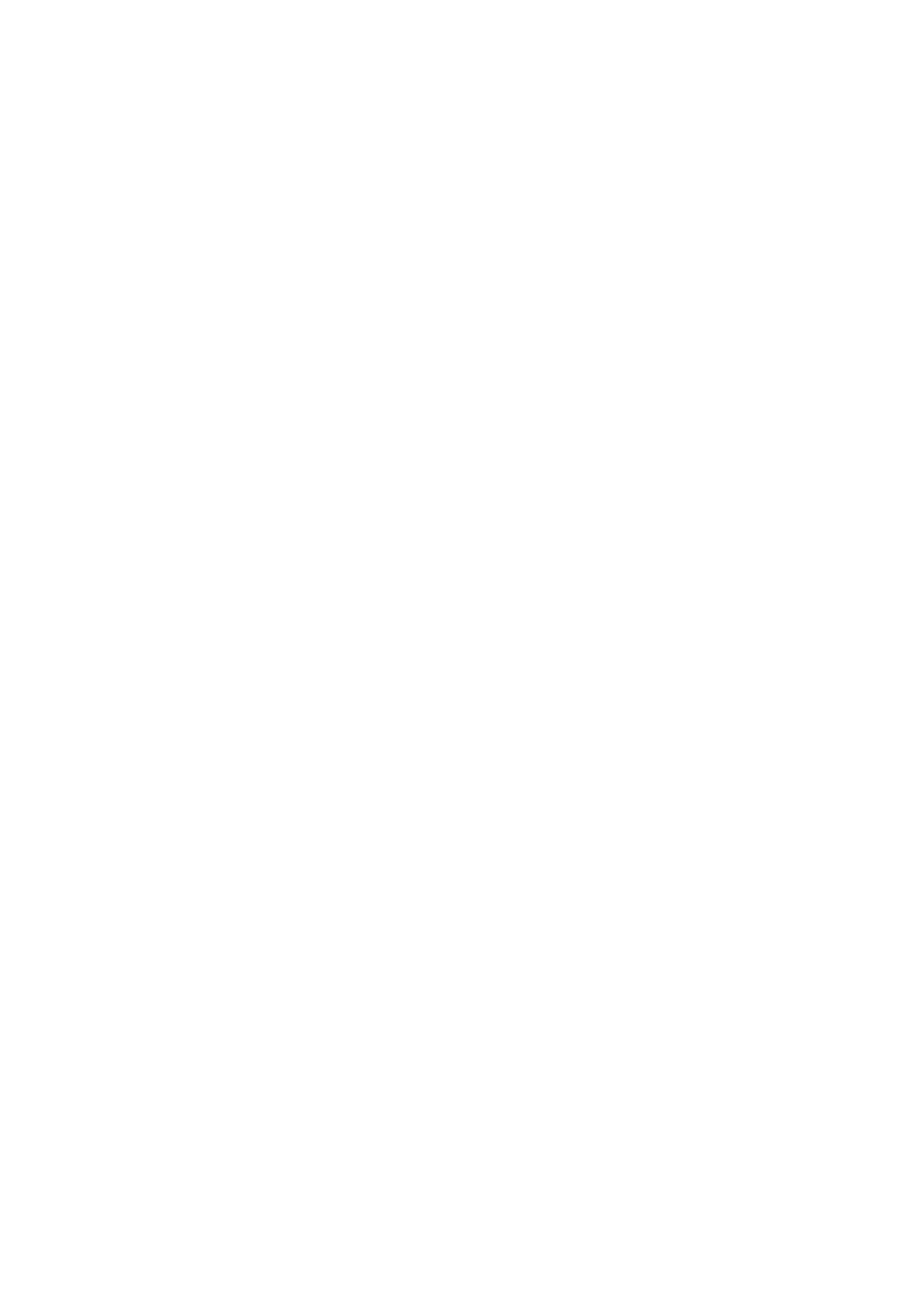| ---- |  |
|------|--|
|      |  |
|      |  |
|      |  |
|      |  |
|      |  |
|      |  |
|      |  |
|      |  |
|      |  |
|      |  |
|      |  |
|      |  |
|      |  |
|      |  |
|      |  |
|      |  |
|      |  |
|      |  |
|      |  |
|      |  |
|      |  |
|      |  |
|      |  |
|      |  |
|      |  |
|      |  |
|      |  |
|      |  |
|      |  |
|      |  |
|      |  |
|      |  |
|      |  |
|      |  |
|      |  |
|      |  |
|      |  |
|      |  |
|      |  |
|      |  |
|      |  |
|      |  |
|      |  |
|      |  |
|      |  |
|      |  |
|      |  |
|      |  |
|      |  |
|      |  |
|      |  |
|      |  |
|      |  |
|      |  |
|      |  |
|      |  |
|      |  |
|      |  |

![](_page_19_Picture_1.jpeg)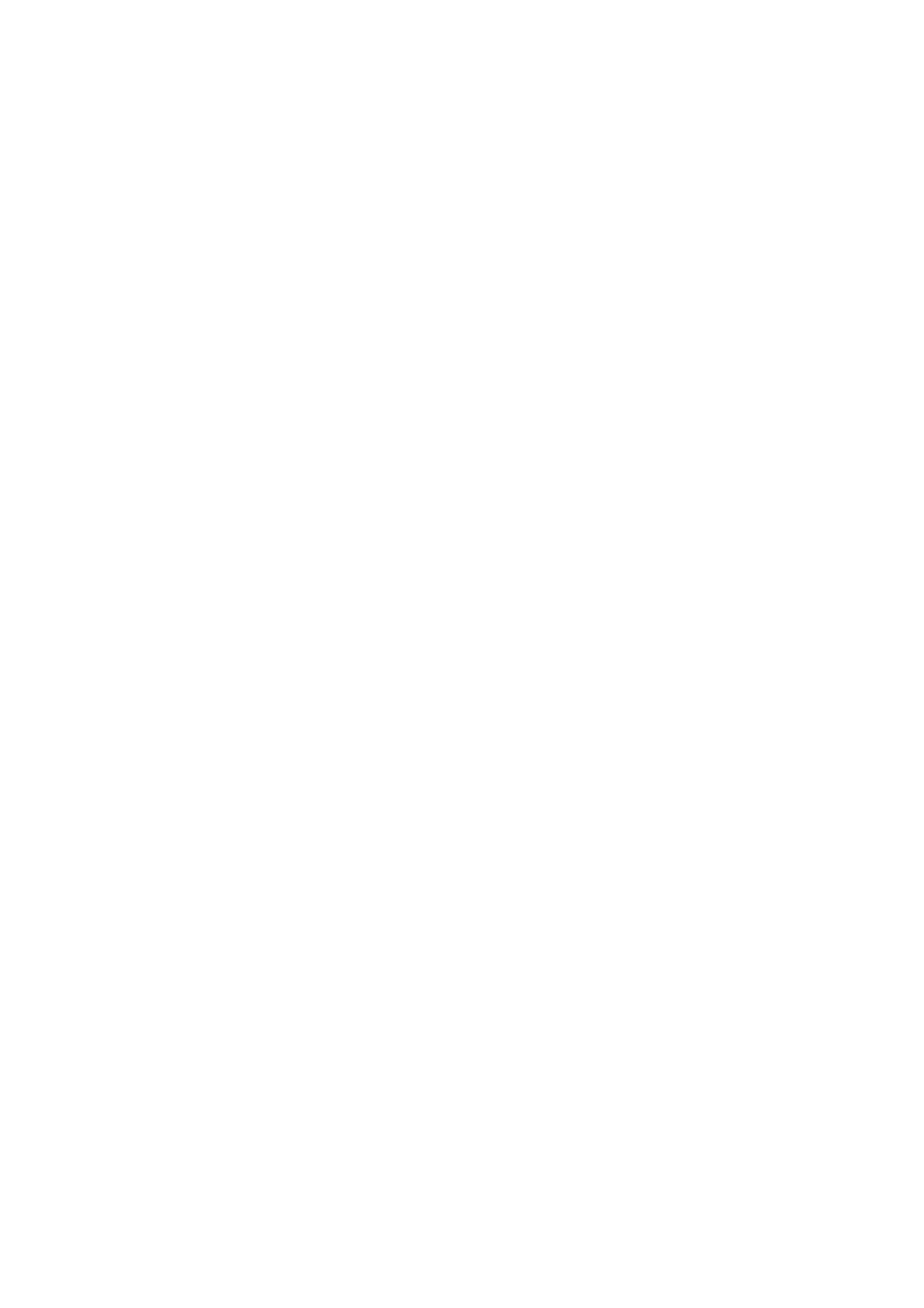| ---- |  |
|------|--|
|      |  |
|      |  |
|      |  |
|      |  |
|      |  |
|      |  |
|      |  |
|      |  |
|      |  |
|      |  |
|      |  |
|      |  |
|      |  |
|      |  |
|      |  |
|      |  |
|      |  |
|      |  |
|      |  |
|      |  |
|      |  |
|      |  |
|      |  |
|      |  |
|      |  |
|      |  |
|      |  |
|      |  |
|      |  |
|      |  |
|      |  |
|      |  |
|      |  |
|      |  |
|      |  |
|      |  |
|      |  |
|      |  |
|      |  |
|      |  |
|      |  |
|      |  |
|      |  |
|      |  |
|      |  |
|      |  |
|      |  |
|      |  |
|      |  |
|      |  |
|      |  |
|      |  |
|      |  |
|      |  |
|      |  |
|      |  |
|      |  |
|      |  |

![](_page_20_Picture_1.jpeg)